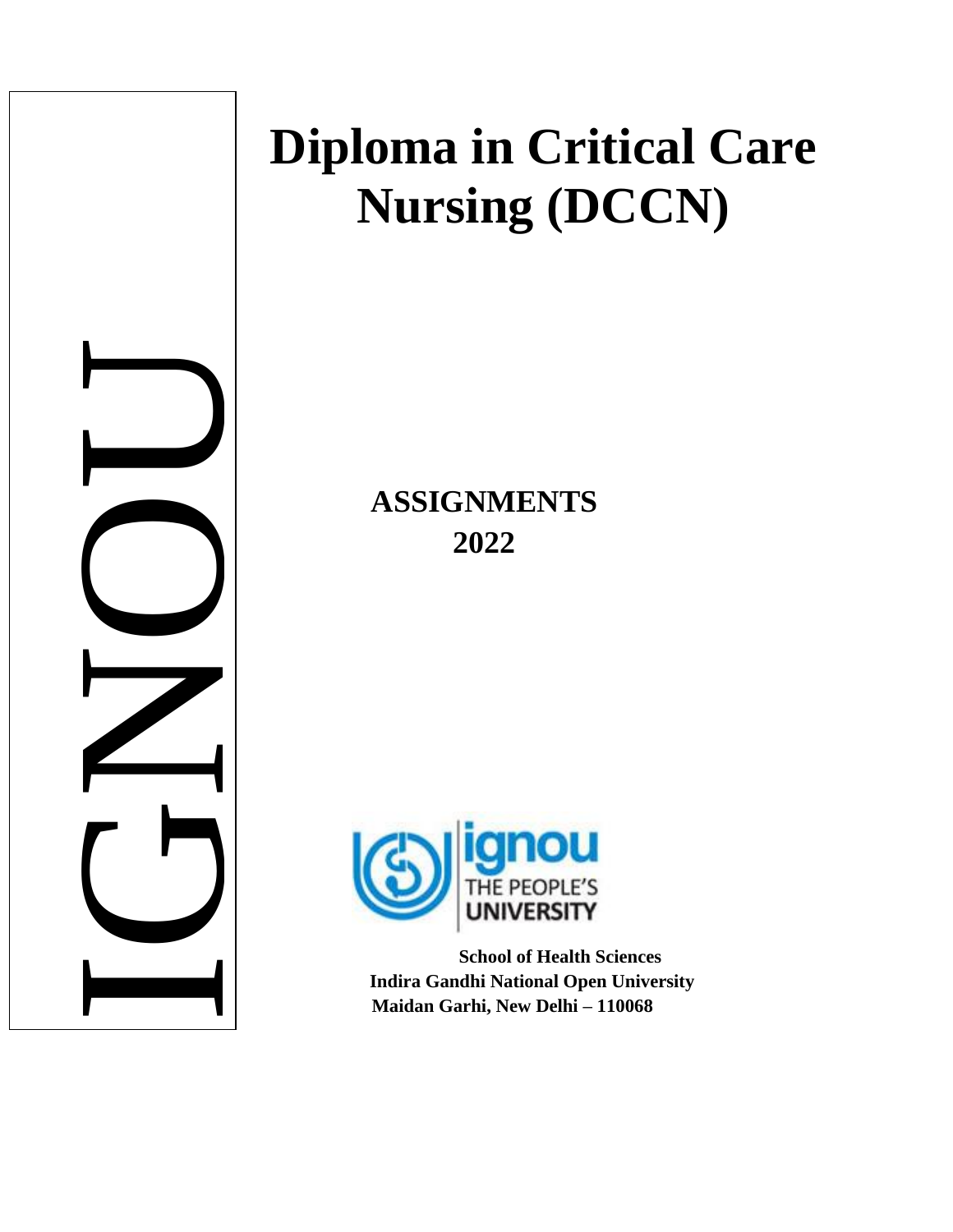Dear Students,

There are two assignments in total and all these assignments are compulsory. Please note that you are required to score 50 % marks in each assignment separately. The assignments carry a weightage of 30 % marks towards the final evaluation in theory component and submission of related assignments is a prerequisite for appearing in Theory Term End Examination for respective course. The subject area of assignments and its last date of submission are mentioned below:

| <b>Last Date of Submission</b> | <b>Course Code</b> | <b>Blocks Involved</b> | <b>Assignment Code</b> |
|--------------------------------|--------------------|------------------------|------------------------|
| April $30^{th}$ , 2022         | $BNS - 031$        | $1 - 3$                | $BNS - 031/TMA-1$      |
| May 30 <sup>th</sup> , 2022    | $BNS - 031$        | $4-6$                  | $BNS - 031/TMA-2$      |
| July $30^{th}$ , 2022          | $BNS - 032$        | $1 - 3$                | $BNS - 032/TMA-1$      |
| August $30^{\text{th}}$ , 2022 | $BNS - 032$        | $4-6$                  | $BNS - 032/TMA-2$      |
|                                |                    |                        |                        |

Please take note of the following points before writing your assignments:

- Use only foolscap size paper for writing your responses. Only handwritten assignments will be accepted. Typed or printed copies of assignments will not be accepted.
- Tie all the pages after numbering them carefully.
- Write the question number with each answer.
- **All the questions are compulsory.**
- Every assignment will be evaluated out of a full mark of 100. Weight age is indicated in parenthesis against each question.

#### **Suggestion for writing assignments:**

Read the assignments carefully. Scan through whole material of the course, answer may be linked within the blocks /units. Draw a rough outline of your answer in your own words. Support your answer from your clinical / community experience. Make a logical order. Then write your answer neatly and submit. Give illustrations and tables whenever necessary .**You may keep a Xerox copy of the assignments for future reference. Do not copy from print material.**

Answer each assignment in separate sheets. On the first page of the assignment response sheets, write the **course code, course title, assignment code, name of your Programmer study center (PSC) and date of submission**. **Your Enrollment No., Name and full address** should be mentioned in the top right corner of the first page. The first page of your assignments response sheet should look like the format given below:

| Course Code |  |
|-------------|--|
|             |  |
|             |  |
|             |  |
|             |  |
|             |  |

**Please submit the assignments to the Programme In -Charge of the Programme Study Center Allotted to you**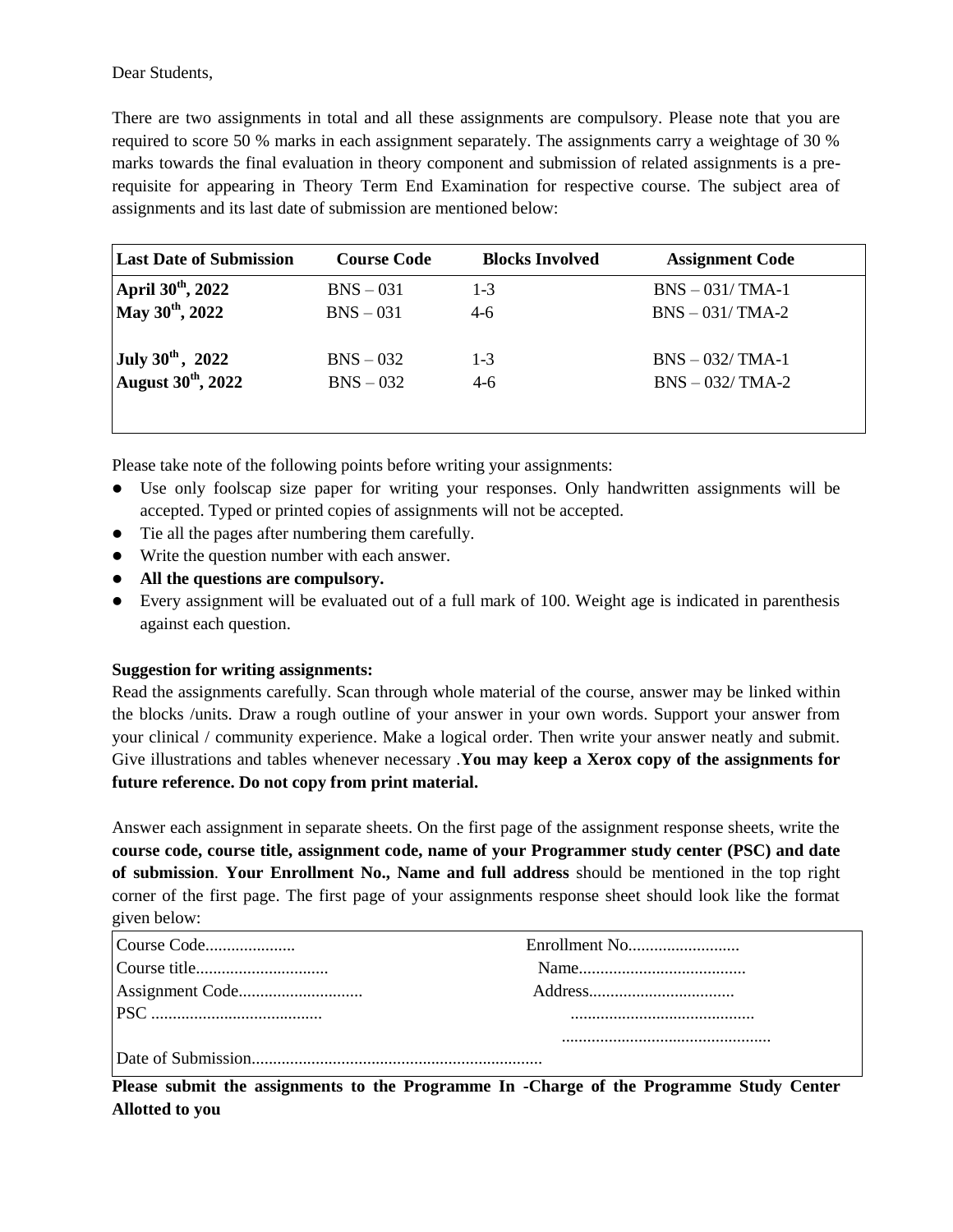# **Concept and Principles in Critical Care Nursing Assignment 1 (Block 1-3) (Tutor Marked)**

**Programme Code: DCCN Course Code: BNS - 031 Assignement Code: BNS –031 /TMA -1/2022 Date of submission : May 30th, 2022 Maximum Marks: 100**

**Note : This Assignment has three parts – Part A, B and C**

**Part A consists of two long answer questions. Each question carries 15 marks. Part B consists of six short answer questions. Each question carries 10 marks. Part C consists of four objective type questions. Each question carries 2 ½ marks.**

## **Part – A**

| Q1. | a) | Define Stress.                             |
|-----|----|--------------------------------------------|
|     |    | Discuss occupational stressors for Nurses. |

- c) Describe the physiological response to stress.
- d) Explain "Burnout" as studied by you.

 $2+5+5+3=15$ 

 $5+5+5=15$ 

- Q2. a) Discuss the phases of tissue healing.
	- b) Enlist the personal factors as determinants of healing
	- c) Describe the management of wound.

## **Part-B**

- Q3. a) Explain Pulmonary Artery catheter insertion and Pulmonary Artery pressure measurements.
	- b) Discuss the complications of pulmonary Artery catheter

 $6+4=10$ 

- Q4. Discuss the Nursing Management of patient with Hypoxia based on nursing process. 10
- Q5. a) Discuss various Body- mind movements for Healing therapies.
	- b) Explain the role of nurse in complementary and alternate healing therapies.

 $6+4=10$ 

- Q6. a) List the points to be remembered when placing catheter in Total Parentral Nutrition
	- b) Discuss the Nursing care plan of a patient on Total Parentral Nutrition.

 $5+5=10$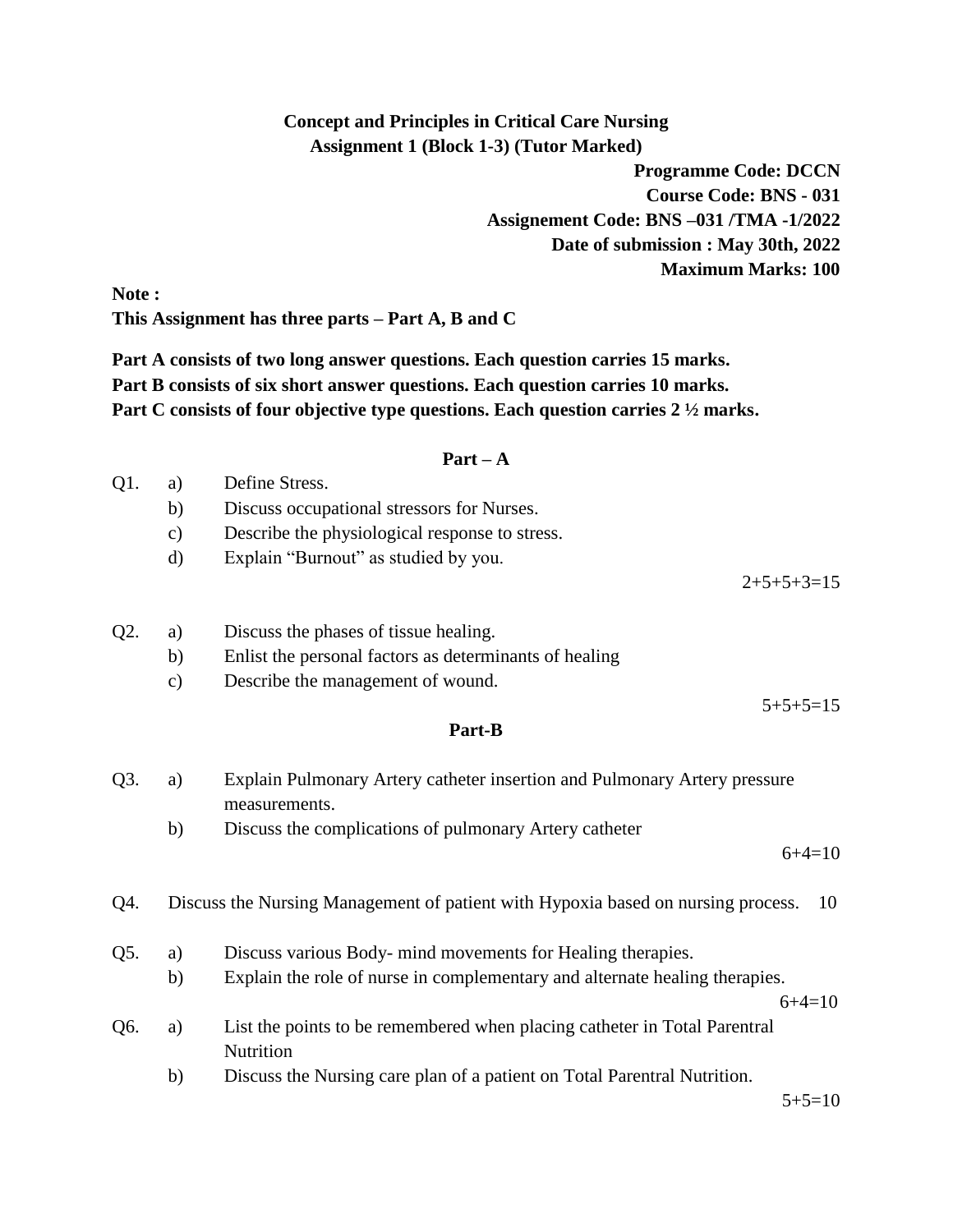- Q7. a) Describe the family"s response to effects of critical illness
	- b) List the nursing interventions to meet the emotional needs of the family

 $5+5=10$ 

- Q8. a) Describe the phases of Inter personal Relationship (IPR).
	- b) Enlist the techniques to improve IPR .  $5+5=10$

# **Part – C**

Q9. Place tick mark  $(\checkmark)$  against the most appropriate answer given under each statement.

 $\frac{1}{2} \times 5 = 2\frac{1}{2}$ 

- i. All of these are the roles of Acute Care Nurse Practitioner expect (ACNP):
	- a) Decision- making on patients complex problems.
	- b) Interpretation of Diagnostic tests
	- c) Prescribe medicines
	- d) Planning care of patient
- ii. Standardized care plan has all of the following **except**:
	- a) Problem
	- b) Goal
	- c) Nursing orders
	- d) Nursing Action
- iii. Phantom pain sensation is which of the following:
	- a) Somatic pain
	- b) Visceral pain
	- c) Differentiation pain
	- d) Peripherally generated pain
- iv. Which of these is an indirect estimate of body"s muscle mass:
	- a) Skin fold thickness
	- b) Mid- upper arm circumference
	- c) Body mass index
	- d) Height and weight
- v. Immunomodulation occurs due to exposure of recipient to which of the following:
	- a) Donor leukocytes
	- b) Donor erythrocytes
	- c) Donor monocytes
	- d) Donor platelets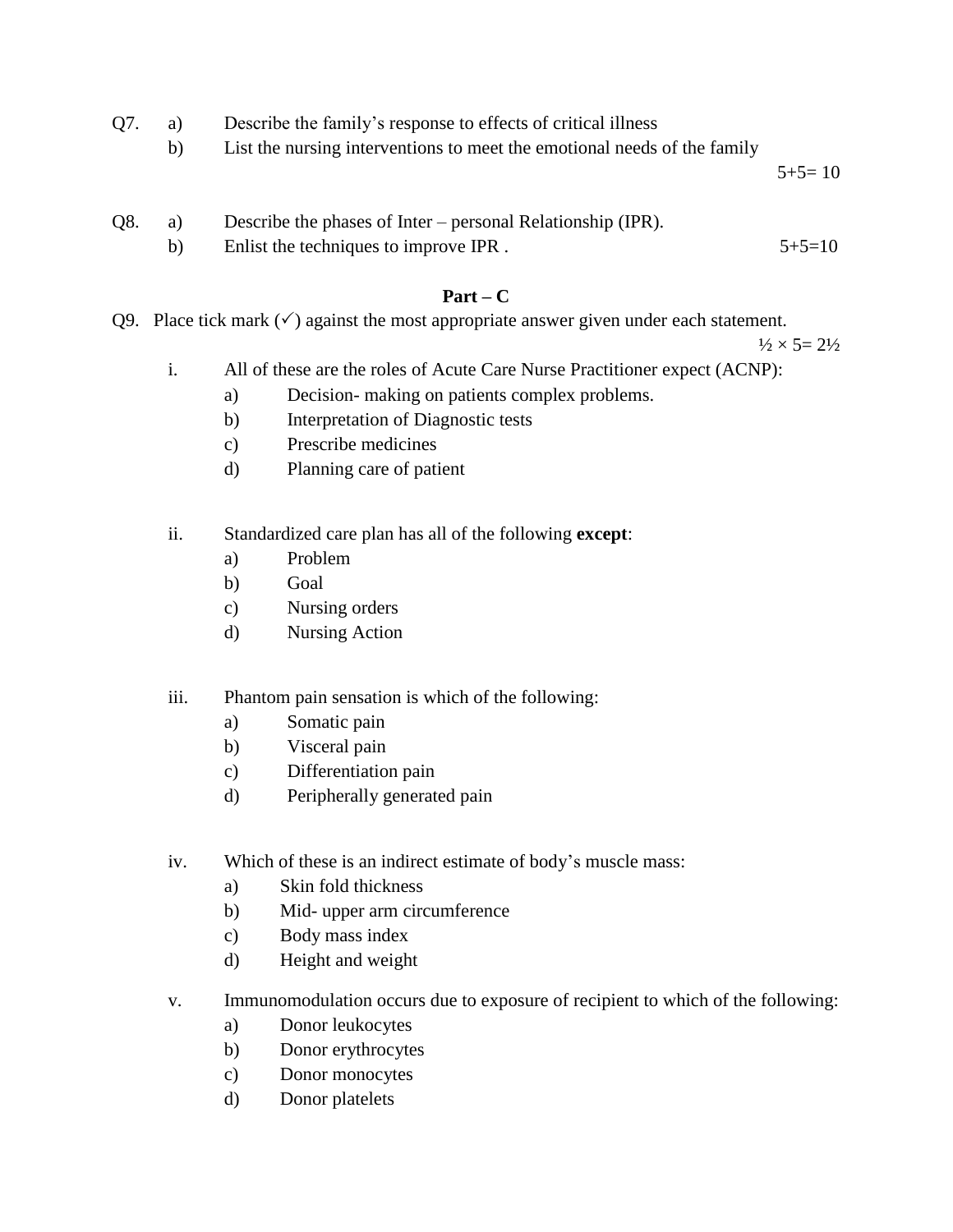Q10. Match the terms given in column A with the statements given in column B.

 $\frac{1}{2} \times 5 = 2\frac{1}{2}$ 

| <b>Column A</b> |                                                                                                                                                                                                                                                                                                                                                                                                          |                                                                       | <b>Column B</b>                                 |                    |                                        |
|-----------------|----------------------------------------------------------------------------------------------------------------------------------------------------------------------------------------------------------------------------------------------------------------------------------------------------------------------------------------------------------------------------------------------------------|-----------------------------------------------------------------------|-------------------------------------------------|--------------------|----------------------------------------|
|                 |                                                                                                                                                                                                                                                                                                                                                                                                          | Enabling others to do for<br>$\mathbf{i}$                             | a)                                              | Lidia Hall         |                                        |
|                 |                                                                                                                                                                                                                                                                                                                                                                                                          | themselves                                                            |                                                 |                    |                                        |
|                 | $\mathbf{ii}$                                                                                                                                                                                                                                                                                                                                                                                            | Term 'Nursing Process'                                                | b)                                              | Empowerment        |                                        |
|                 |                                                                                                                                                                                                                                                                                                                                                                                                          | was given why                                                         |                                                 |                    |                                        |
|                 | iii)                                                                                                                                                                                                                                                                                                                                                                                                     | Base of fingers helps to<br>detect                                    | $\mathbf{c})$                                   | Psychomotor skills |                                        |
|                 | iv)                                                                                                                                                                                                                                                                                                                                                                                                      | Other name for Performance<br>skills is                               | $\rm d)$                                        | Tracheostomy       |                                        |
|                 | V)                                                                                                                                                                                                                                                                                                                                                                                                       | Long term Airway support                                              | e)                                              | Detects vibration  |                                        |
|                 |                                                                                                                                                                                                                                                                                                                                                                                                          |                                                                       | f)                                              | Endotracheal tube  |                                        |
|                 |                                                                                                                                                                                                                                                                                                                                                                                                          |                                                                       | g)                                              | Auscultation       |                                        |
|                 |                                                                                                                                                                                                                                                                                                                                                                                                          |                                                                       | h)                                              | Cognitive Skills   |                                        |
| Q11.            | Fill in the Blanks:<br>Influence relates to question evidences, add alternatives and draw __________.<br>a)<br>The severity of symptoms is also called as _______ of symptoms.<br>b)<br>Pressure on Aorta illicits ______.<br>$\mathbf{c})$<br>Sleep is difficult if noise is more than ________________________ decibels.<br>$\rm d)$<br>Cytotoxicity refers to antibodies destroying __________.<br>e) |                                                                       |                                                 |                    | $\frac{1}{2} \times 5 = 2\frac{1}{2}$  |
| Q12.            |                                                                                                                                                                                                                                                                                                                                                                                                          | Write 'T' if the statement is True and 'F' if the Statement is false. |                                                 |                    | $\frac{1}{2} \times 5 = 2 \frac{1}{2}$ |
|                 | a)                                                                                                                                                                                                                                                                                                                                                                                                       | Atherosclerosis is leading cause of death in India.                   |                                                 |                    | (T/F)                                  |
|                 | b)                                                                                                                                                                                                                                                                                                                                                                                                       |                                                                       | Pain tolerance does not vary among individuals. |                    | (T/F)                                  |
|                 | $\mathbf{c})$                                                                                                                                                                                                                                                                                                                                                                                            | Oncotic pressure is exerted by colloids in solution.                  |                                                 |                    | (T/F)                                  |
|                 | $\rm d)$                                                                                                                                                                                                                                                                                                                                                                                                 | Chest X- ray helps to confirm tube clogging during enteral feeding.   |                                                 |                    | (T/F)                                  |
|                 | e)                                                                                                                                                                                                                                                                                                                                                                                                       | "SOLER" is an acronym for counseling skills                           |                                                 |                    | (T/F)                                  |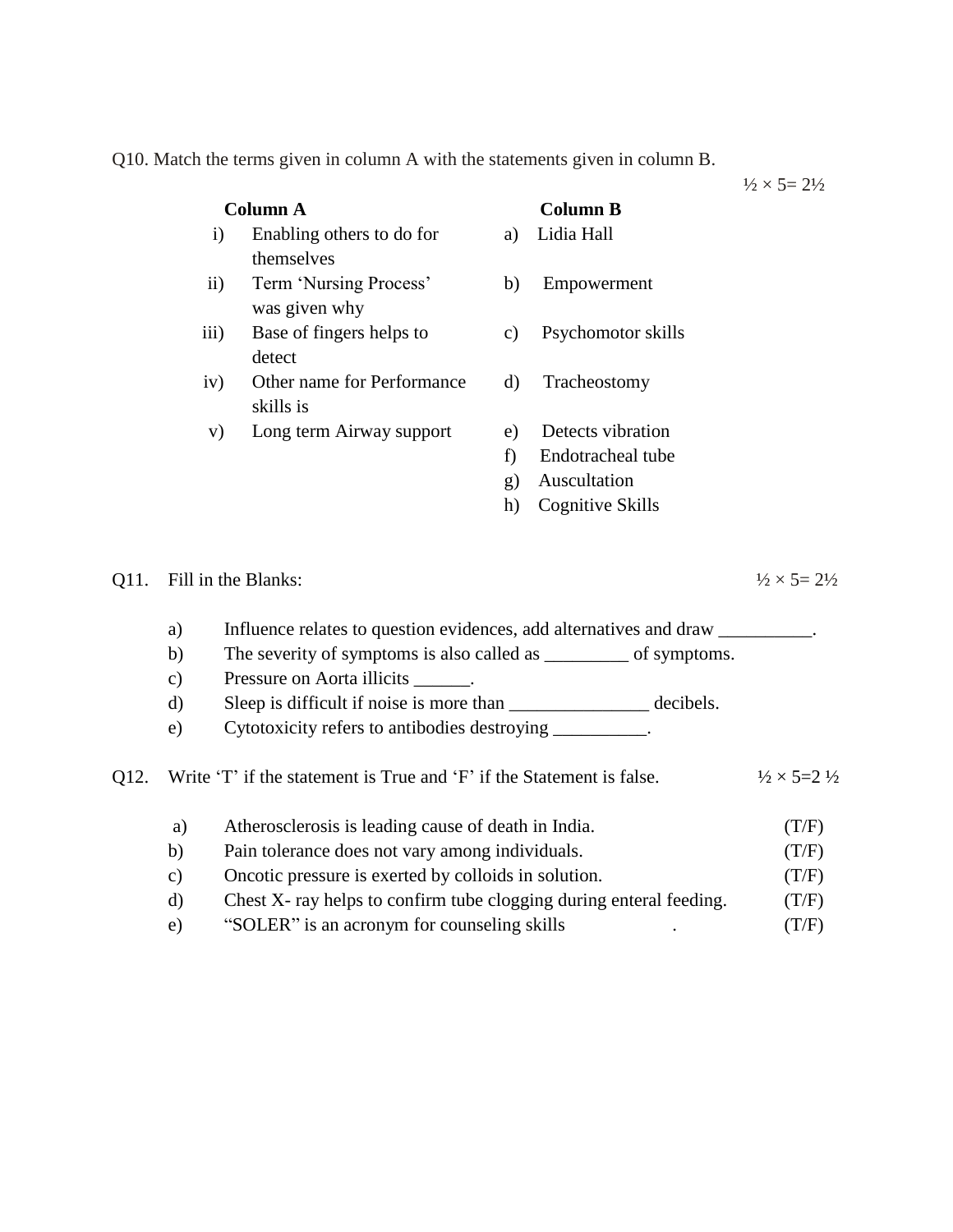# **Concept and Principles in Critical Care Nursing Assignment 2 (Block 4- 6) (Tutor Marked)**

**Programme Code: DCCN Course Code: BNS - 031 Assignement Code: BNS –031 /TMA-1/2022 Date of submission : April 30th, 2022 Maximum Marks: 100**

**Note : This Assignment has three parts – Part A, B and C**

**Part A consists of two long answer questions. Each question carries 15 marks. Part B consists of six short answer questions. Each question carries 10 marks. Part C consists of four objective type questions. Each question carries 2 ½ marks.**

# **Part – A**

- Q1. a) Explain the meaning and purposes of clinical teaching.
	- b) Describe the process of clinical teaching.
	- c) Discuss the case study and nursing rounds method in detail with examples.

 $5+5+5=15$ 

- Q2. a) Discuss the basic principles of surgical asepsis.
	- b) Describe the basic nursing interventions to break the chain of infection.
	- c) Explain the role of nurse in maintaining biologically safe environment.

 $5+5+5=15$ 

# **Part-B**

| Q3. | a)<br>b) | Discuss the modes of transport for critically ill patients.<br>Explain the equipment and personnel requited for transport of critically ill patients |          |
|-----|----------|------------------------------------------------------------------------------------------------------------------------------------------------------|----------|
|     |          |                                                                                                                                                      | $5+5=10$ |
| Q4. | a)       | Describe the roles and responsibilities of a supervisor.                                                                                             |          |
|     | b)       | Enlist the steps for effective supervision.                                                                                                          |          |
|     |          |                                                                                                                                                      | $6+4=10$ |
| Q5. | a)       | Explain the various ethical principles relevant to the functions of critical care unit.                                                              |          |
|     | b)       | Discuss various ethical dilemma in critical care nursing.                                                                                            |          |
|     |          |                                                                                                                                                      | $6+4=10$ |
| Q6. | a)       | Define Standard Universal Precautions.                                                                                                               |          |
|     | b)       | Explain the standard and transmission based precautions in detail.                                                                                   |          |
|     |          |                                                                                                                                                      | $2+8=10$ |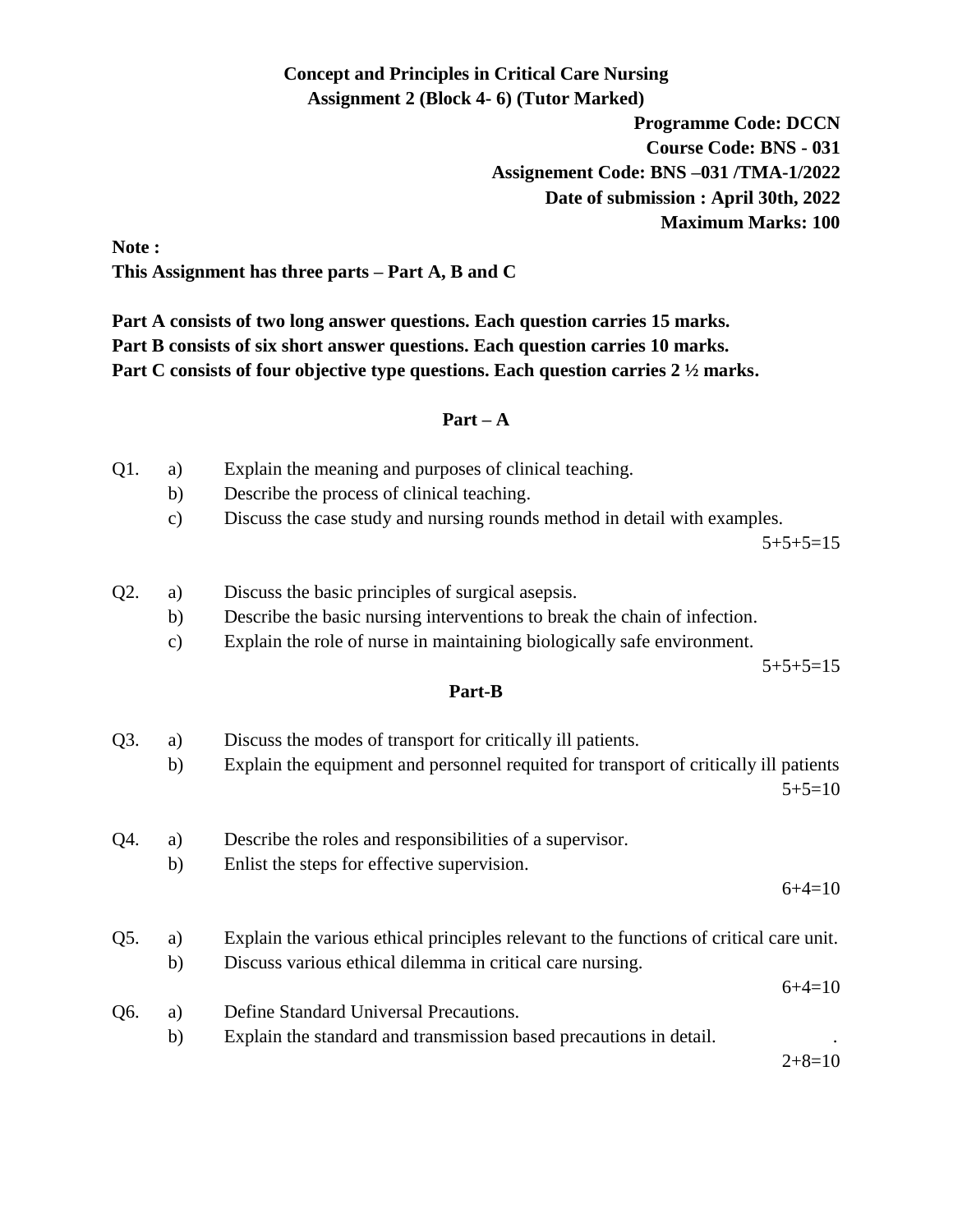- Q7. a) Enlist rules and regulations of biomedical waste management.
	- b) Discuss the waste disposal principles to be followed for biomedical waste management 5+5=10
- Q8. a) Enumerate the characteristics of good research report.
	- b) Discuss the layout of a research report. 2+8=10

# **Part- C**

Q9. Place tick mark  $(\checkmark)$  against the most appropriate answer given under each statement.

 $\frac{1}{2} \times 5 = 2\frac{1}{2}$ 

- i. All of the following are non projected aids **except:**
	- a) Graphic aids.
	- b) Photographs.
	- c) Exhibits.
	- d) Black board.
- ii. The process which helps to examine the quality system is known as :
	- a) Standards.
	- b) Audit.
	- c) Procedure.
	- d) Proposal.

iii. All of the following are the elements of job description **except:**

- a) Job perks.
- b) Job title.
- c) Standards
- d) Expectations
- iv. Measurement of performance in terms of certain events at job is called as:
	- a) Critical incident method
	- b) Management by Objective method
	- c) Behavior oriented Appraisal method
	- d) Clinical pathway method
- v. All of the following are universal variables **except:**
	- a) Gender
	- b) Education
	- c) Outcome
	- d) Age